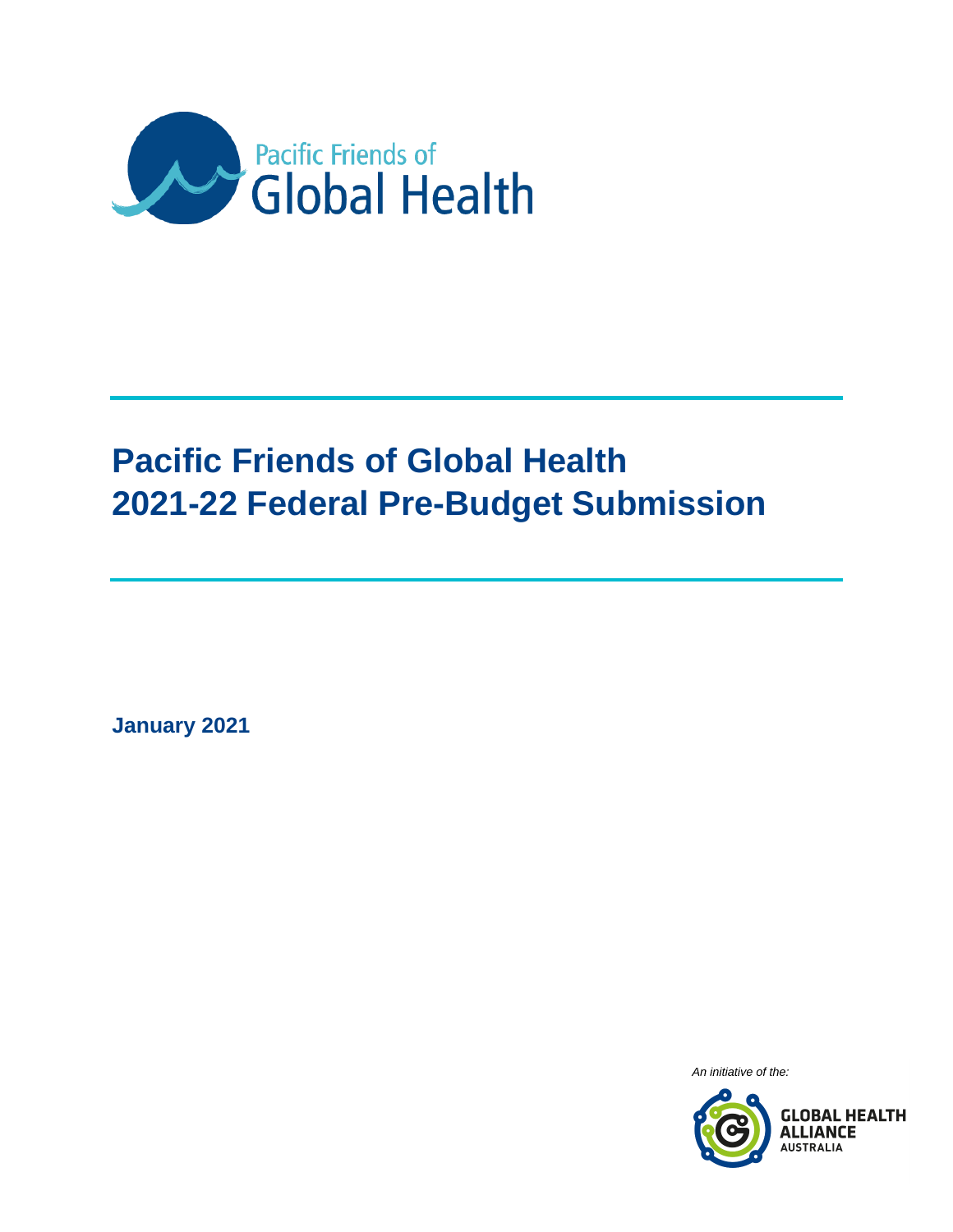

# **CONTACT**

For further information about this submission, please contact:

#### **Abbie Minter** Policy, Program and Events Coordinator, Pacific Friends of Global Health Deputy Director, Global Health Alliance Australia [deputydirector@glham.org](mailto:deputydirector@glham.org) 0476 774 351

# **ACKNOWLEDGEMENTS**

Pacific Friends of Global Health acknowledges Aboriginal and Torres Strait Islander peoples as the traditional owners and custodians on the land on which we work. We pay our respect to elders past, present and emerging.

# **PACIFIC FRIENDS OF GLOBAL HEALTH**

[Pacific Friends of Global Health](http://glham.org/pfgh/) ("Pacific Friends") is a key advocacy partner for three of the world's most significant global health organisations; the [Global Fund to Fight AIDS, Tuberculosis and Malaria](https://www.theglobalfund.org/en/friends/) ("the Global Fund"), [Gavi,](https://www.gavi.org/) the Vaccine Alliance ("Gavi") and [Unitaid.](https://unitaid.org/) We promote a greater understanding of the three organisations and aim to mobilise political and financial support in the Indo-Pacific region. Our mission is to increase the profile of the three organisations, increase understanding of their distinct and complementary roles in the global health response, showcase synergies between the organisations, raise awareness of the global health issues in the context of the Indo-Pacific region and engage with key leaders and decision makers in the government, the media, private sector, academia, civil society organisations, including communities and foundations, in Australia.

Pacific Friends is an initiative of the [Global Health Alliance Australia.](http://glham.org/)

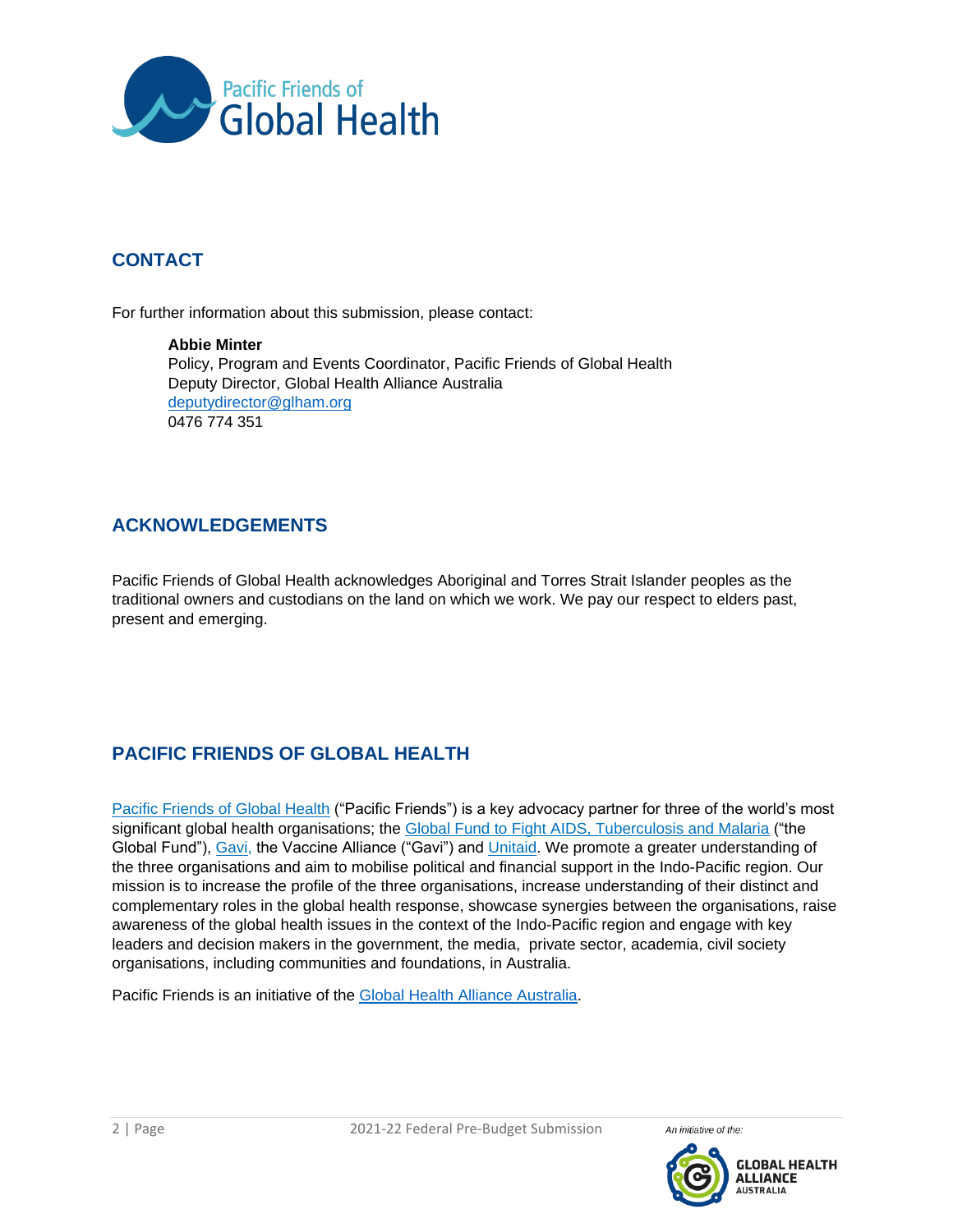

## **EXECUTIVE SUMMARY**

Pacific Friends of Global Health welcome the opportunity to provide a submission for the 2021-22 Federal Budget.

2020 has highlighted the importance of a robust, fully-funded global health ecosystem in Australia and regionally. The rapid research, development and rollout of COVID-19 vaccines has shown what can be achieved when the sector receives sufficient resourcing and investment, and at the same time has shone a spotlight on the fragility of underfunded health systems in our region to withstand unexpected crises. It has exposed millions across the globe to the threat of food shortages and exacerbated health, poverty and security challenges.

The three global health organisations that Pacific Friends represent – Gavi, the Vaccine Alliance, Unitaid, and The Global Fund to Fight Aids, Tuberculosis and Malaria – have responded swiftly and flexibly to ensure that the programs they fund in low and middle-income countries are supporting the fight against COVID-19, and to protect the hard-won global health gains from the past two decades.

They're also leading organisations of the Access to COVID-19 Tools (ACT) Accelerator – a global partnership to speed up an end to the pandemic by supporting the development and equitable distribution of the tests, treatments and vaccines the world needs to reduce mortality and severe disease, restoring full societal and economic activity globally in the near term, and facilitating high-level control of COVID-19 disease in the medium term. Launched at the end of April 2020, by the Director-General of the World Health Organization, the Access to COVID-19 Tools (ACT) Accelerator brings together governments, scientists, businesses, civil society, and philanthropists and other global health organizations including the Bill & Melinda Gates Foundation, CEPI, FIND, Wellcome, the WHO, and the World Bank.

Pacific Friends has been proud to see the Australian Government step-up their international support during this pandemic, after seven years of consistent cuts to the Official Development Assistance budget. This includes the \$523 million Regional Vaccine Access and Health Security Initiative, and a \$304.7 Response and Recovery Package for the Pacific and Timor-Leste. Australia was also one of the early supporters of the COVAX Advanced Market Commitment<sup>1</sup>, hosted by Gavi within the ACT Accelerator's Vaccines Pillar, with an \$80m contribution to support equitable distribution of COVID-19 vaccines to the most vulnerable populations in 92 low- and middle- income countries across the globe.

But the pandemic is far from over, and the promise of a rapid, and equitable response remains at risk due to significant underfunding. This submission urges further strong leadership from the Australian Government towards the international COVID-19 response, via allocations made in, and in addition to, the existing Official Development Assistance (ODA) expenditure. We support investments towards the immediate COVID-19 response to coordinate a fair and equitable recovery, and to prevent and mitigate the alarming rise of secondary health impacts of the pandemic. We also call for a reversal of the last seven years of ODA cuts, in order to improve our region's ability to prevent, detect and respond to current and future disease outbreaks – because no one is safe unless everyone is safe.





 $\overline{\phantom{a}}$ 

<sup>&</sup>lt;sup>1</sup> The COVAX Facility is responsible for securing 2 billion doses of safe, efficacious COVID19 vaccines by the end of 2021, for use by the >190 participating countries, including 13 countries from the Pacific region, to vaccinate the most vulnerable 20% of their populations. At least 1.3 billion donor-funded doses will be made available to 92 economies eligible for the Gavi COVAX Advanced Market Commitment by the end of the year.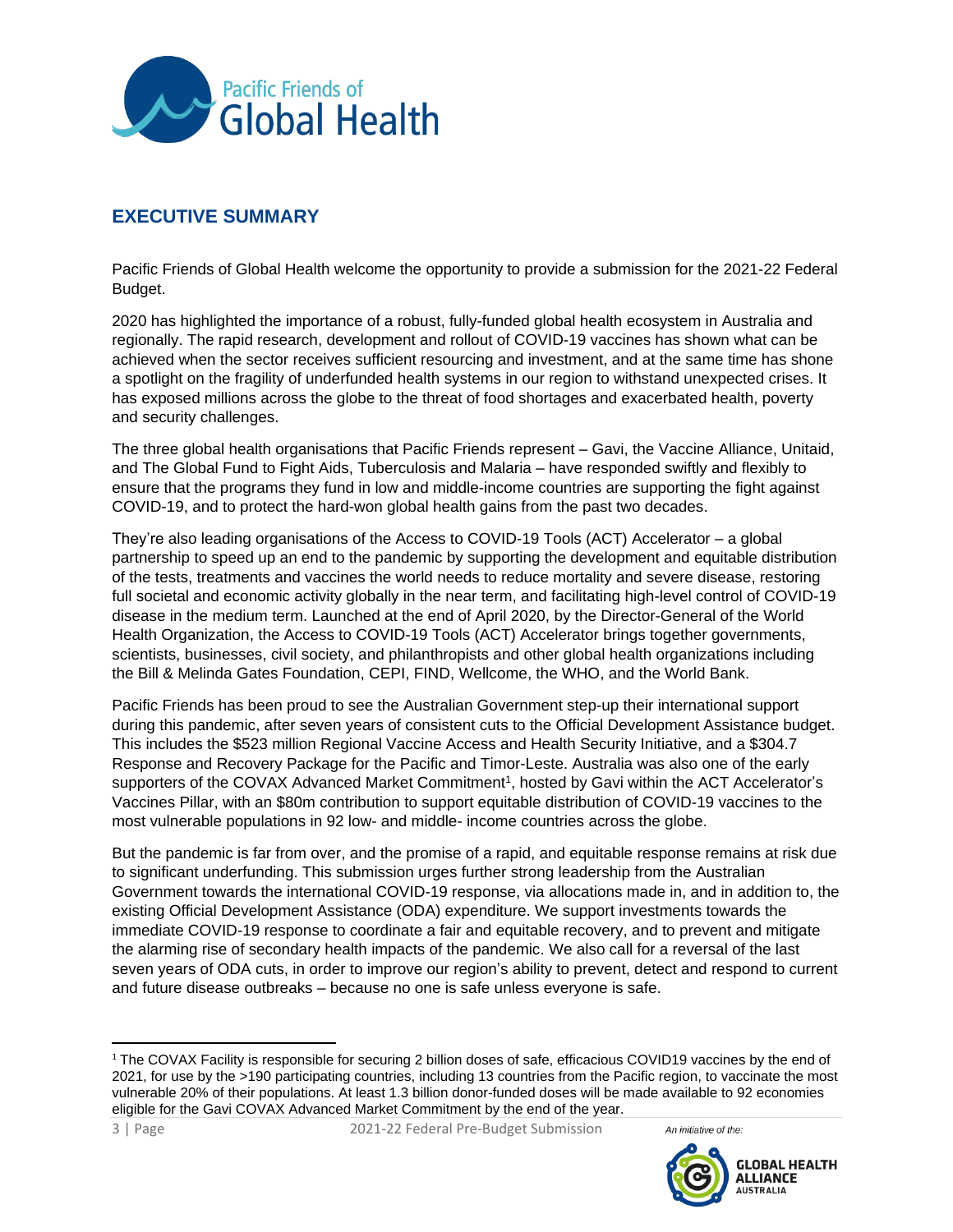

The following recommendations are thus suggested, and detailed in the following pages:

**Recommendation 1:** Consistent with our G20 commitments, and our regional and multilateral interests, increase Australia's contribution to the ACT Accelerator's global COVID-19 response and recovery collaboration by at least \$500 million in the 2021-22 Federal Budget. This increase should be in addition to the existing ODA budget and the new measures announced in 2020-21.

**Recommendation 2:** To adapt and maintain the delivery of vital global health programs, and to mitigate the secondary health impacts of COVID-19, the Australian Government should contribute at least \$72.6 million to the Global Fund to Fight AIDS, TB and Malaria, and \$60 million to Gavi, the Vaccine Alliance in fiscal year 2021-22, in line with pledges made in 2019 and 2020 to their respective replenishment rounds.

**Recommendation 3:** Australia must build our region's resilience to health security challenges through increased and sustained Official Development Assistance spending. The Australian Government and Opposition are urged to jointly agree to a sustained increase to 0.5% of GNI by 2025/26 for ODA spending, with a view to achieving a pathway to the internationally-agreed benchmark of 0.7%.

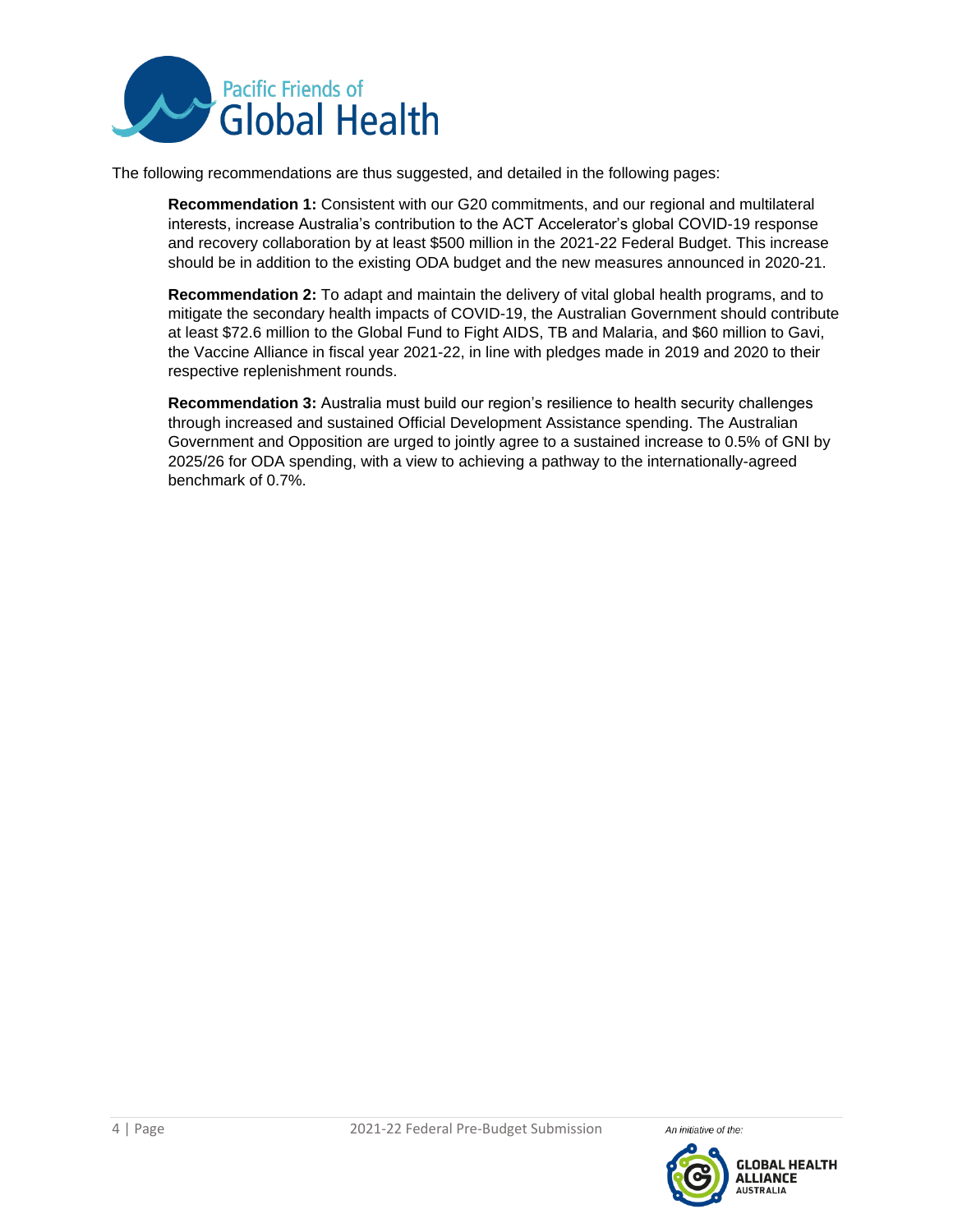

## **KEY RECOMMENDATIONS**

#### **1. Increase support to the global effort to accelerate the end of the COVID-19 pandemic through equitable access to safe and effective tests, treatments and vaccines.**

Speeding up the end to the acute phase of the COVID-19 pandemic will be crucial to save lives, improve livelihoods, protect hard-fought progress and to restart the global economy. But an accelerated recovery can only be achieved via significant investments from high-income countries to enable and coordinate an equitable distribution of safe and effective vaccines, tests and treatments.

Early, large-scale financial backing of vaccine research, development and manufacturing has meant that the first safe and effective vaccines are now commencing rollout. But with high-income countries prioritising coverage of their own populations, current forecasts suggest that most low-income countries will not have adequate, or even minimal, access to a vaccine before 2022-23<sup>i</sup>. The WHO has described this as an unfolding "moral catastrophe".

Equitable distribution of vaccines is in every country's economic interest, with the International Chamber of Commerce estimating a \$9 trillion loss to the global economy by 2025 if developing countries are shut out of the vaccine rollout in 2021<sup>ii</sup>. Moreover, in the absence of a fair and equitable global vaccine rollout, Australia and its Indo-Pacific neighbours will remain vulnerable to recurring outbreaks, and initiatives to kick-start tourism and labour mobility such as the proposed Trans-Tasman Travel Bubble will remain unlikely. This will undermine regional stability, economic confidence and social cohesion. It will also provide an opening for those states which may exploit the pandemic to undermine the rules-based order.

Further disparity between high income countries and low- and middle- income countries' access to tests and treatments is also expected to exacerbate in 2021.

In April 2020, the Access to COVID-19 Tools (ACT) Accelerator was convened by the World Health Organisation, European Commission, The Bill and Melinda Gates Foundation and the French Government. ACT-A was established with a mandate to accelerate global access to tools that will end the acute phase of the COVID-19 pandemic and support the health systems needed to deliver these in order to prevent further disruption to lives and livelihoods.

Investment in the ACT Accelerator is the world's best bet and most viable solution for ending the acute phase of the pandemic and restarting the global economy, yet it remains severely underfunded.

- The Diagnostics Pillar (led by the Global Fund and FIND) requires total funding of US\$6 billion to continue the development of more widely available, affordable and easy-to-use tests, including self-tests, as well as to fund procurement to meet the immediate testing needs of low- and middle-income countries; however, it currently has a funding gap of US\$5.3 billion (AU\$6.9 billion);
- The Therapeutics Pillar (led by Unitaid and Wellcome) requires a total of US\$6.6 billion to rapidly fund treatment research, prepare the market to produce treatments at scale, and deliver lifesaving treatments such as monoclonal antibodies in low- and middle-income countries; it currently has a funding gap of US\$6.2 billion (AU\$8.07 billion);

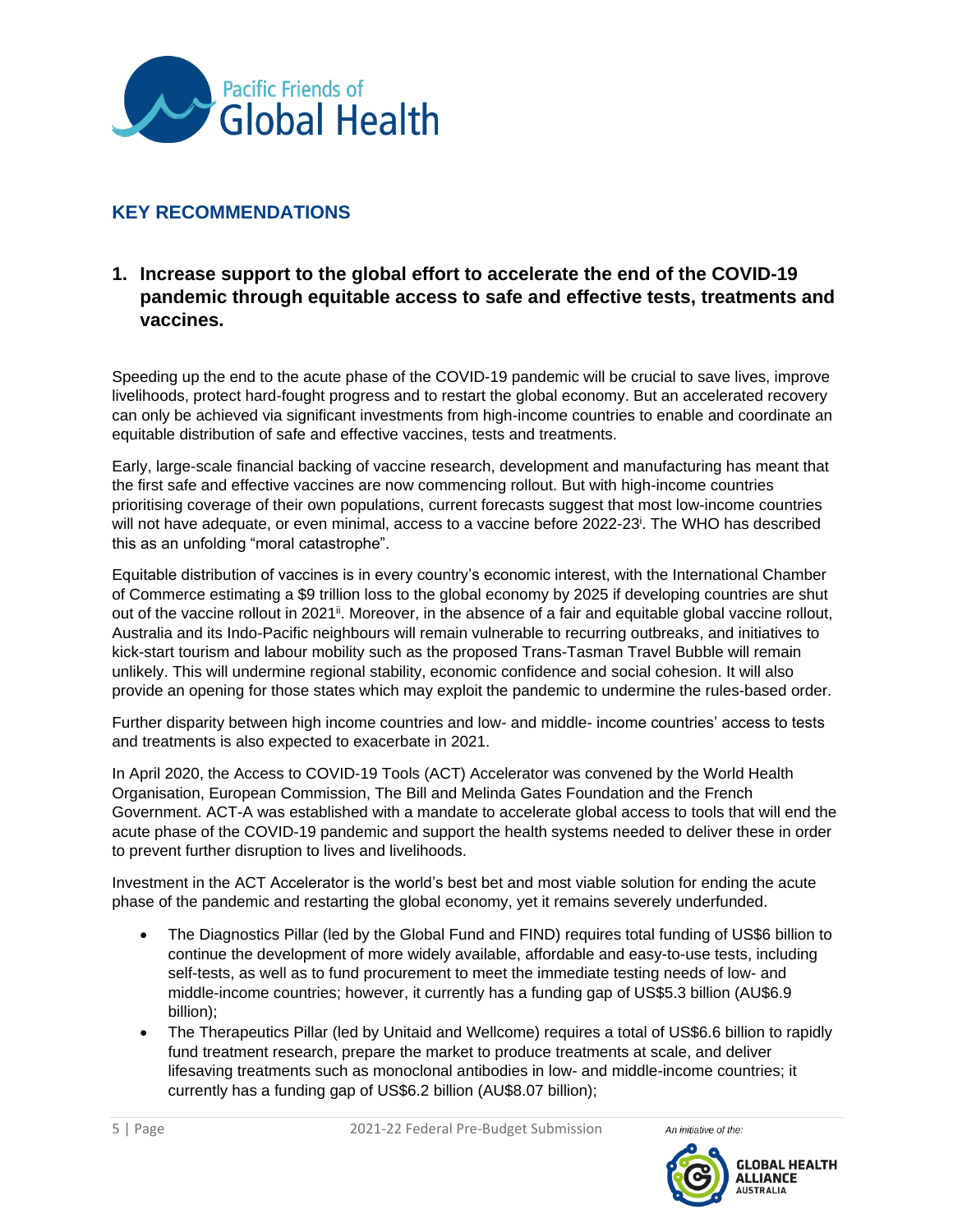

- The Vaccines Pillar (led by Gavi, the Vaccine Alliance and the Coalition for Epidemic Preparedness Innovations) requires a total of US\$ 11.1 billion to ensure country readiness and equitable access to vaccines for low- and middle-income countries but has an outstanding funding gap of US3.3 billion (AU\$4.3 billion);
- The Health Systems Connector (led by the Global Fund and the World Bank) requires US\$9.5 billion to prepare health systems and ensure access to oxygen and personal protective equipment but has a funding gap of US\$9.1 billion (AU\$11.85 billion)



*Figure 1. The ACT-Accelerator is organised into four pillars of work: diagnostics, treatment, vaccines and health system strengthening. Each pillar is vital to the overall effort and involves innovation and collaboration*

In November 2020, Australia, along with other G20 nations, committed to "spare no effort to ensure that all people have affordable and equitable access to safe and effective COVID-19 diagnostics, therapeutics and vaccines". However, while Australia has committed US\$68 million (AU\$80 million) for the Accelerator in 2021, fellow G20 nations such as Canada and the UK have committed over ten times this amount — US\$688 million (AU \$896 million) and US\$1.08 billion (AU\$1.41 billion), respectively. The US has also approved a commitment of US\$4 billion (AU\$5.21 billion) to the COVAX Advanced Market Commitment.

Whilst vaccine progress to date is promising, rapidly increasing infection and mortality rates, combined with the discovery of new, more infectious mutations of COVID-19 make it clear that more than one line of

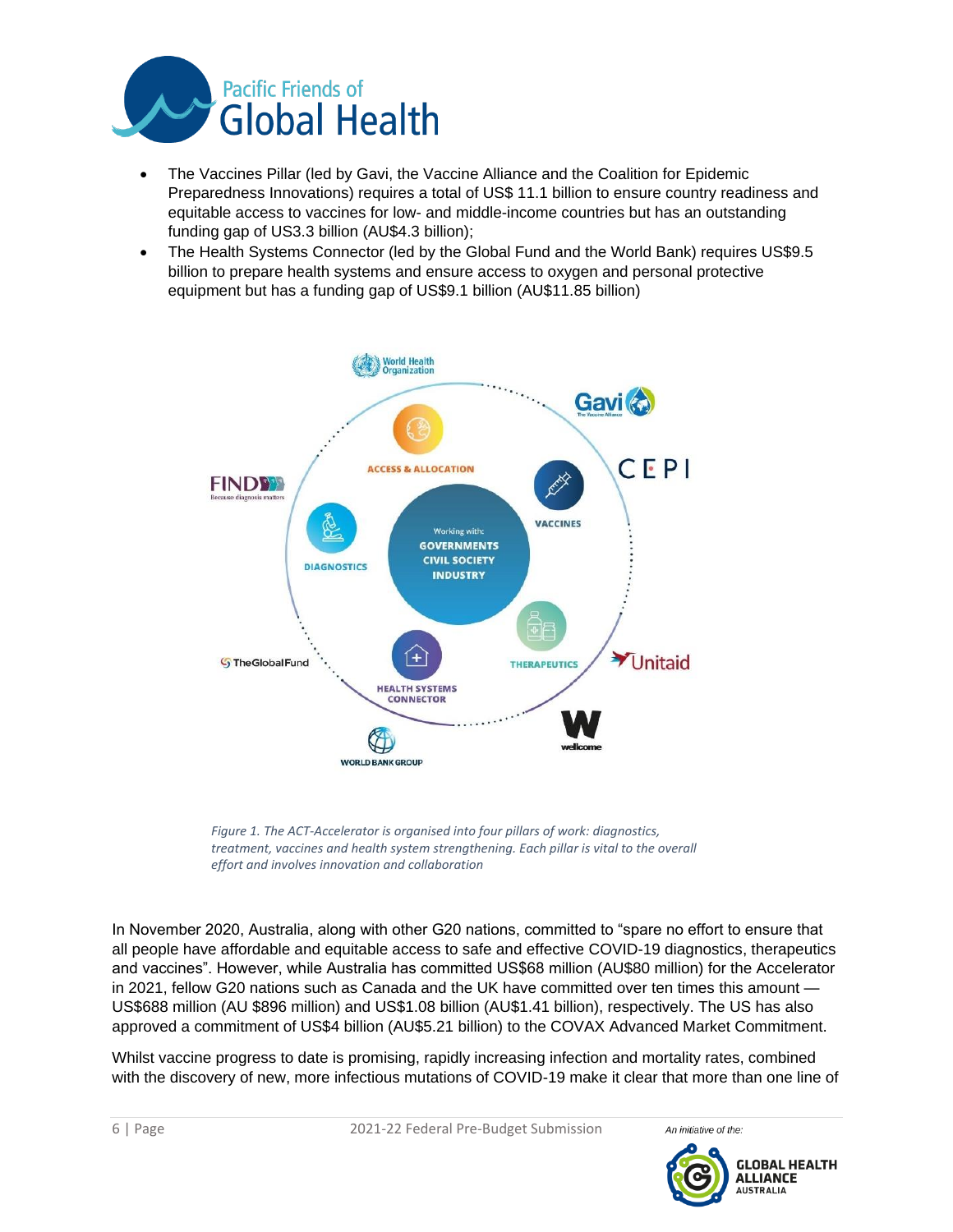

defence is needed against the virus. Effective tests and treatments will also be vital in low- and middleincome countries to help to slow the spread of the virus and save lives as countries wait for vaccines.

This additional investment will supplement Australia's generous Regional Vaccine Access and Health Security Initiative, enhancing value-for-money through pooled purchasing arrangements.

**Recommendation 1:** Consistent with our G20 commitments, and our regional and multilateral interests, increase Australia's contribution to the ACT Accelerator's global COVID-19 response and recovery collaboration by at least \$500 million in the 2021-22 Federal Budget. This increase should be in addition to the existing ODA budget and the new measures announced in 2020-21.

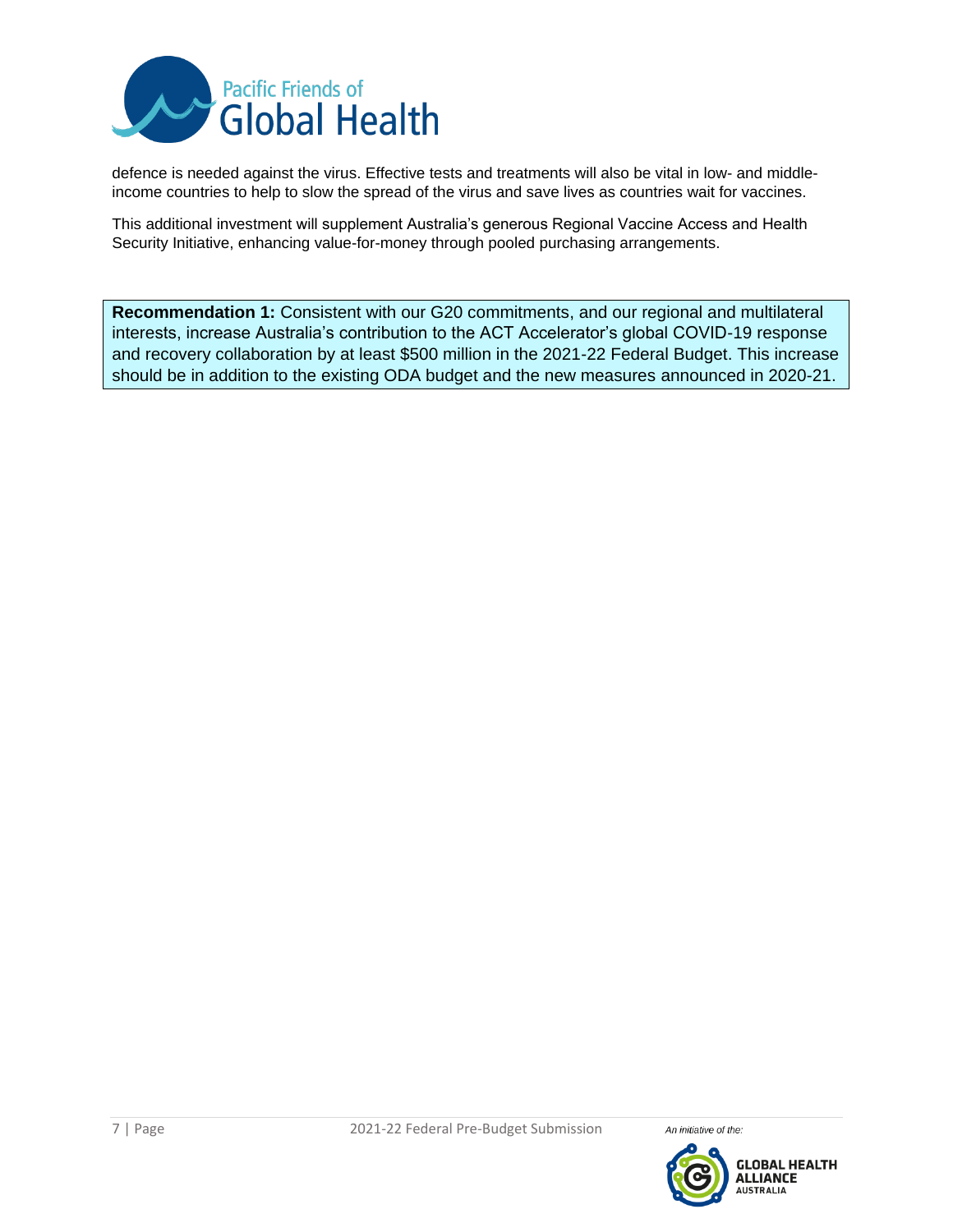

#### **2. Protect hard-fought progress in global health, and mitigate the secondary health impacts of COVID-19**

COVID-19 threatens to reverse the extraordinary health gains made over the past two decades<sup>iii</sup>. In many countries facing a heavy burden of communicable and non-communicable diseases, the knock-on impact of COVID-19 may outweigh the direct impact of the virus.<sup>iv</sup>

Bi-monthly Global Fund surveys in more than 100 countries show that due to lockdowns, restrictions on movement, economic fallout, and the redirection of resources, around 75% of lifesaving HIV, TB and malaria prevention and treatment programs have been moderately to seriously disrupted for the greater part of 2020. Without intervention, infection rates will rise for the first time in many years, and HIV, TB and malaria deaths are predicted to increase by up to 10%, 20%, and 36% in the next 5 years, respectively, as a direct result of the COVID-19 pandemic<sup>v</sup>. Malaria poses the most acute risk, with the risk of doubling or tripling in a single wet season if there are severe disruptions to programming<sup>vi</sup>. The Global Fund has indicated that it will require US \$1 billion in the next 12 months to help countries adapt HIV, TB and malaria programs for the COVID-19 context to protect progress and momentum on the three diseasesvil.

In addition, the impact of the pandemic to carry out life-saving immunisation services around the world is putting more than 80 million children aged <1 year at increased risk of diseases like diphtheria, measles and polio<sup>viii</sup>, according the Gavi, the Vaccine Alliance.

Many public health systems in the Pacific and South East Asia region were already fragile and nearing capacity before the pandemic and are now facing at best being overwhelmed, at worst collapse<sup>ix</sup>. These diseases will not wait as we work to eliminate COVID-19<sup>x</sup>. An inadequate response from Australia to support the mitigation and prevention of the knock-on effects of the pandemic will have grim toll, and result in a social, humanitarian and health security crisis on our doorstep.

**Recommendation 2:** To adapt and maintain the delivery of vital global health programs, and to mitigate the secondary health impacts of COVID-19, the Australian Government should contribute at least \$72.6 million to the Global Fund to Fight AIDS, TB and Malaria, and \$60 million to Gavi, the Vaccine Alliance in fiscal year 2021-22, in line with pledges made in 2019 and 2020 to their respective replenishment rounds.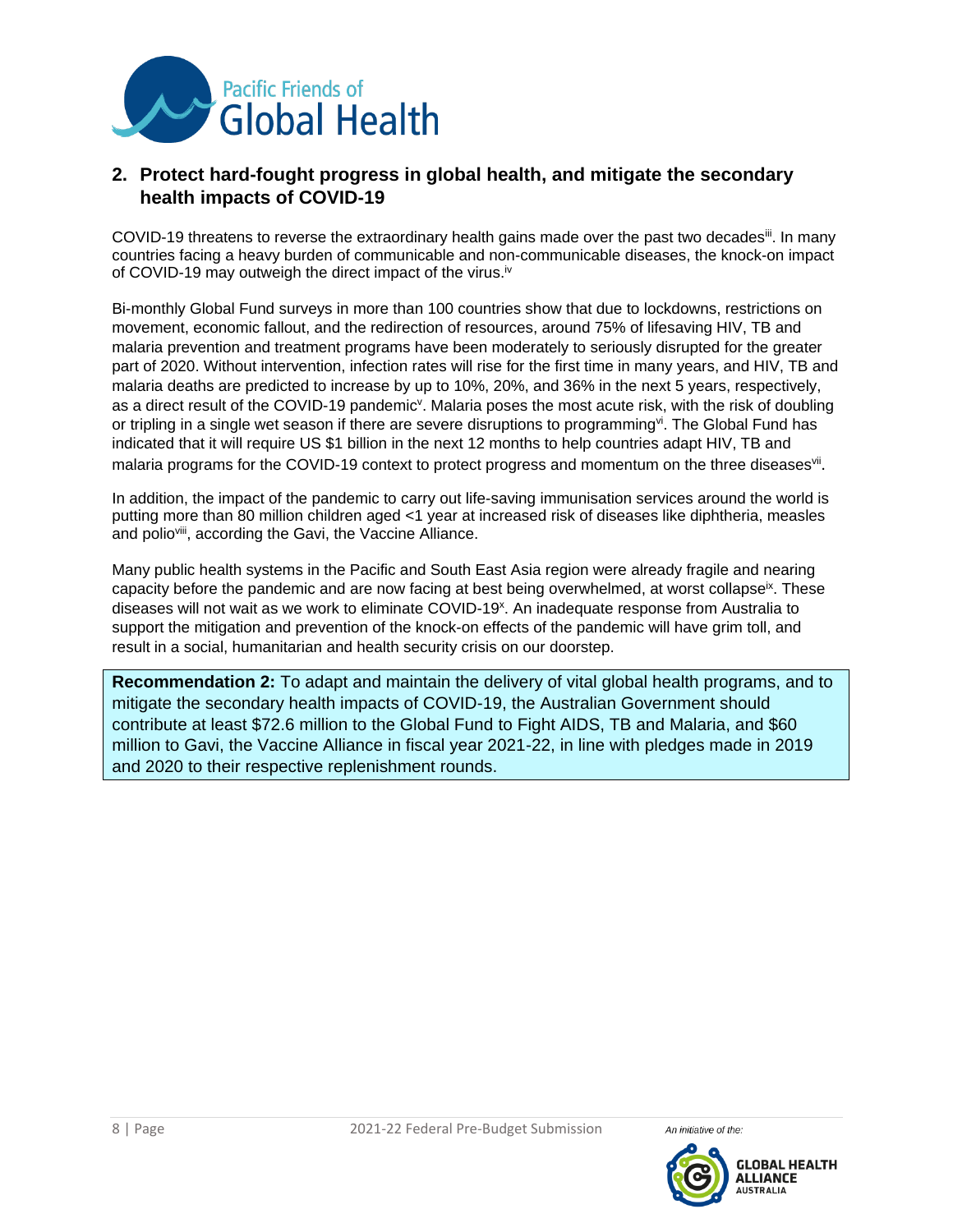

#### **3. Build the Indo-Pacific region's resilience to health security challenges through increased and sustained Official Development Assistance spending.**

Over the past seven years, the Federal Government's Official Development Assistance (ODA) spending has been in continual decline – from \$5.5b<sup>xi</sup> in 2012-13 to \$4.1bn in 2019-20<sup>xii</sup>. That equates to an aid-to-GNI percentage of 0.21% in 2019-20, well below the agreed international benchmark of 0.7%.

In turn, the total health investment in the ODA budget has also decreased from over \$800 million to \$562.5 million in the same time period.

Whilst we welcome the additional support packages that Australia has committed to the global COVID response in 2020-21 – including the \$304.7 million recovery package for the Pacific and Timor-Leste, \$523 million Regional Vaccine Access and Health Security Initiative and the \$80 million contribution to the COVAX Advanced Market Commitment – the Department of Foreign Affairs has made it clear that this support is "targeted and temporary"<sup>xiii</sup>.

Current and future pandemics and the spread of disease pose an enormous threat to the lives and livelihoods of people living in our region, and to advancing the progress of the SDGs. It also threatens Australia's strategic and commercial interests, given our extensive trade, business, and tourism ties with the Indo-Pacific region.

Fundamental to Australia's health security is our neighbouring countries' capacity to effectively prevent, detect and respond to infectious diseases by having resilient and inclusive systems that provide health care for all<sup>xiv</sup> and the COVID-19 pandemic has exposed the fragility of many health systems in our region and their limited capacity to address the threats they face. A sustained and significant investment in the ODA budget to strengthen health security in the region will be vital to insure against further risk to the region and to protect progress against the SDGs.

**Recommendation 3:** Australia must build our region's resilience to health security challenges through increased and sustained Official Development Assistance spending. The Australian Government and Opposition are urged to jointly agree to a sustained increase to 0.5% of GNI by 2025/26 for ODA spending, with a view to achieving a pathway to the internationally-agreed benchmark of 0.7%.